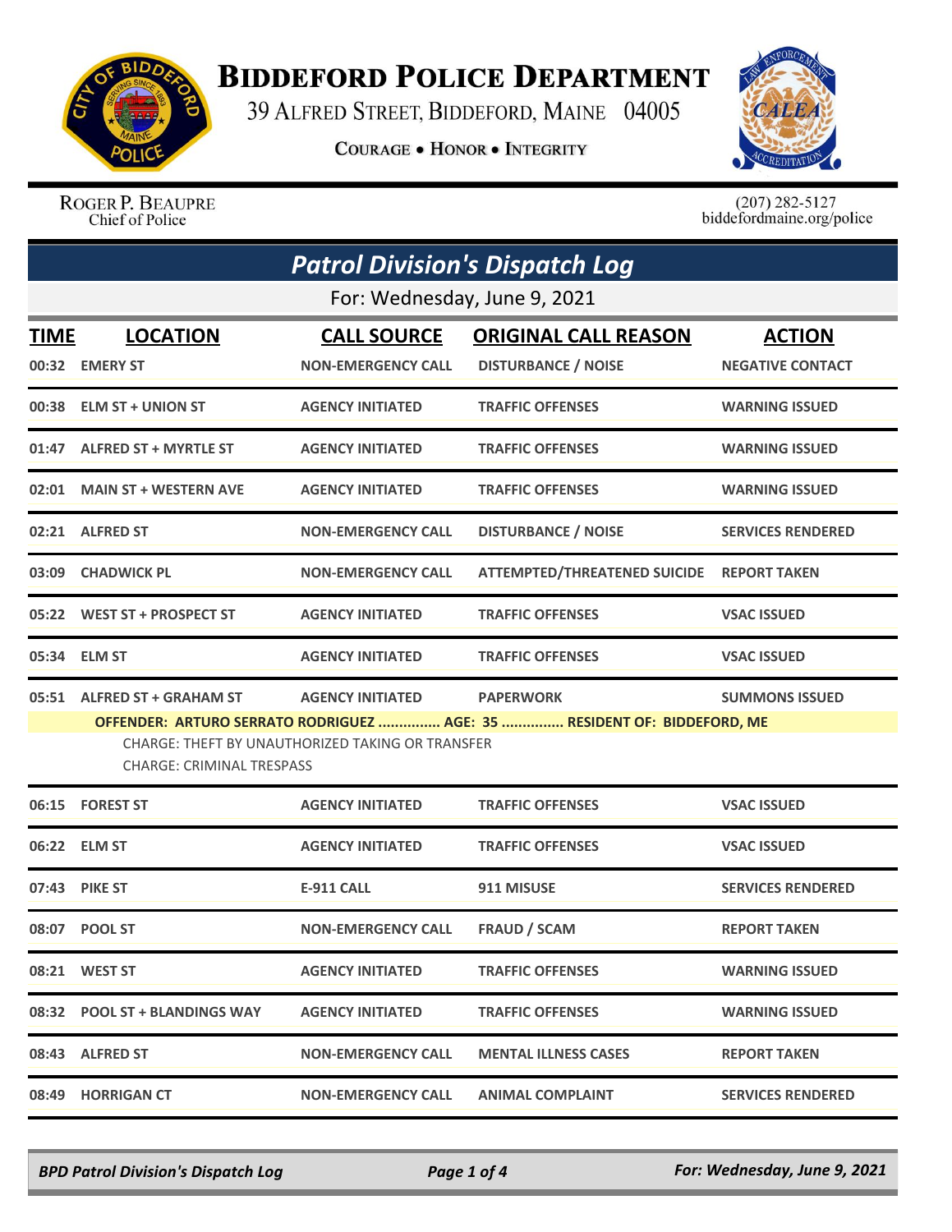| <b>TIME</b> | <b>LOCATION</b>                            | <b>CALL SOURCE</b>        | <b>ORIGINAL CALL REASON</b>                                     | <b>ACTION</b>             |
|-------------|--------------------------------------------|---------------------------|-----------------------------------------------------------------|---------------------------|
|             | 09:08 HILL ST                              | <b>E-911 CALL</b>         | 911 MISUSE                                                      | <b>SERVICES RENDERED</b>  |
|             | 09:16 REBECCA DR                           | <b>NON-EMERGENCY CALL</b> | <b>ARTICLES LOST/FOUND</b>                                      | <b>REPORT TAKEN</b>       |
|             | 09:28 ELM ST                               | <b>WALK-IN AT STATION</b> | <b>ESCORTS / RELAYS</b>                                         | <b>NO ACTION REQUIRED</b> |
|             | 09:29 ALFRED ST                            | <b>NON-EMERGENCY CALL</b> | <b>TRESPASSING</b>                                              | <b>FIELD INTERVIEW</b>    |
|             | 09:33 ALFRED ST                            | <b>WALK-IN AT STATION</b> | <b>COURT ORDERED CHECK IN</b>                                   | <b>DISPATCH HANDLED</b>   |
|             | 09:36 PARKSIDE DR                          | <b>NON-EMERGENCY CALL</b> | <b>SUSPICION</b>                                                | <b>NO VIOLATION</b>       |
|             | 09:57 MEDICAL CENTER DR                    | <b>AGENCY INITIATED</b>   | <b>ESCORTS / RELAYS</b>                                         | <b>SERVICES RENDERED</b>  |
|             | 10:01 ALFRED ST                            | <b>WALK-IN AT STATION</b> | <b>COURT ORDERED CHECK IN</b>                                   | <b>DISPATCH HANDLED</b>   |
| 10:29       | <b>MERRILL ST</b>                          | <b>AGENCY INITIATED</b>   | <b>PAPERWORK</b>                                                | <b>NO ACTION REQUIRED</b> |
|             | 10:30 HIGH ST                              | <b>AGENCY INITIATED</b>   | <b>PRO-ACTIVE DV RESPONSE TEAM</b>                              | <b>NO VIOLATION</b>       |
| 11:22       | <b>MAY ST + ROBERTS ST</b>                 | <b>AGENCY INITIATED</b>   | <b>TRAFFIC OFFENSES</b>                                         | <b>SUMMONS ISSUED</b>     |
|             |                                            |                           | OFFENDER: JILLIAN L BOSTON  AGE: 34  RESIDENT OF: BIDDEFORD, ME |                           |
|             | <b>CHARGE: FAILURE TO REGISTER VEHICLE</b> |                           |                                                                 |                           |
| 11:34       | <b>ALFRED ST</b>                           | <b>AGENCY INITIATED</b>   | <b>TRAFFIC OFFENSES</b>                                         | <b>VSAC ISSUED</b>        |
|             | 11:48 HILL ST                              | <b>E-911 CALL</b>         | 911 MISUSE                                                      | <b>DISPATCH HANDLED</b>   |
| 12:11       | <b>ADAMS ST</b>                            | <b>NON-EMERGENCY CALL</b> | <b>VIOL PROTECTION FROM HARASS</b>                              | <b>NO VIOLATION</b>       |
| 13:20       | <b>POOL ST</b>                             | <b>NON-EMERGENCY CALL</b> | <b>ANIMAL COMPLAINT</b>                                         | <b>WARNING ISSUED</b>     |
|             | 13:38 MARINER WAY                          | E-911 CALL                | 911 MISUSE                                                      | <b>DISPATCH HANDLED</b>   |
|             | 13:57 MAPLEWOOD AVE                        | <b>AGENCY INITIATED</b>   | <b>HARASSMENT</b>                                               | <b>REPORT TAKEN</b>       |
|             | 14:35 PIERSONS LN                          | <b>NON-EMERGENCY CALL</b> | <b>ASSIST OTHER AGENCY</b>                                      | <b>NEGATIVE CONTACT</b>   |
|             | 14:38 ALFRED ST                            | <b>WALK-IN AT STATION</b> | <b>PAPERWORK</b>                                                | <b>SERVICES RENDERED</b>  |
|             | 14:48 GREENFIELD LN                        | <b>E-911 CALL</b>         | 911 MISUSE                                                      | <b>SERVICES RENDERED</b>  |
|             | 14:53 FOREST ST                            | <b>NON-EMERGENCY CALL</b> | <b>ASSAULT</b>                                                  | <b>REPORT TAKEN</b>       |
|             | 15:20 ALFRED ST                            | <b>NON-EMERGENCY CALL</b> | <b>TRESPASSING</b>                                              | <b>FIELD INTERVIEW</b>    |
|             | <b>15:24 HILL ST</b>                       | <b>NON-EMERGENCY CALL</b> | <b>TRESPASSING</b>                                              | <b>REPORT TAKEN</b>       |
|             | 15:35 ALFRED ST + ANDREWS RD               | E-911 CALL                | 911 MISUSE                                                      | <b>DISPATCH HANDLED</b>   |
|             | <b>15:40 WENTWORTH ST</b>                  | <b>AGENCY INITIATED</b>   | <b>PARKING COMPLAINT</b>                                        | <b>NEGATIVE CONTACT</b>   |
|             |                                            |                           |                                                                 |                           |

*BPD Patrol Division's Dispatch Log Page 2 of 4 For: Wednesday, June 9, 2021*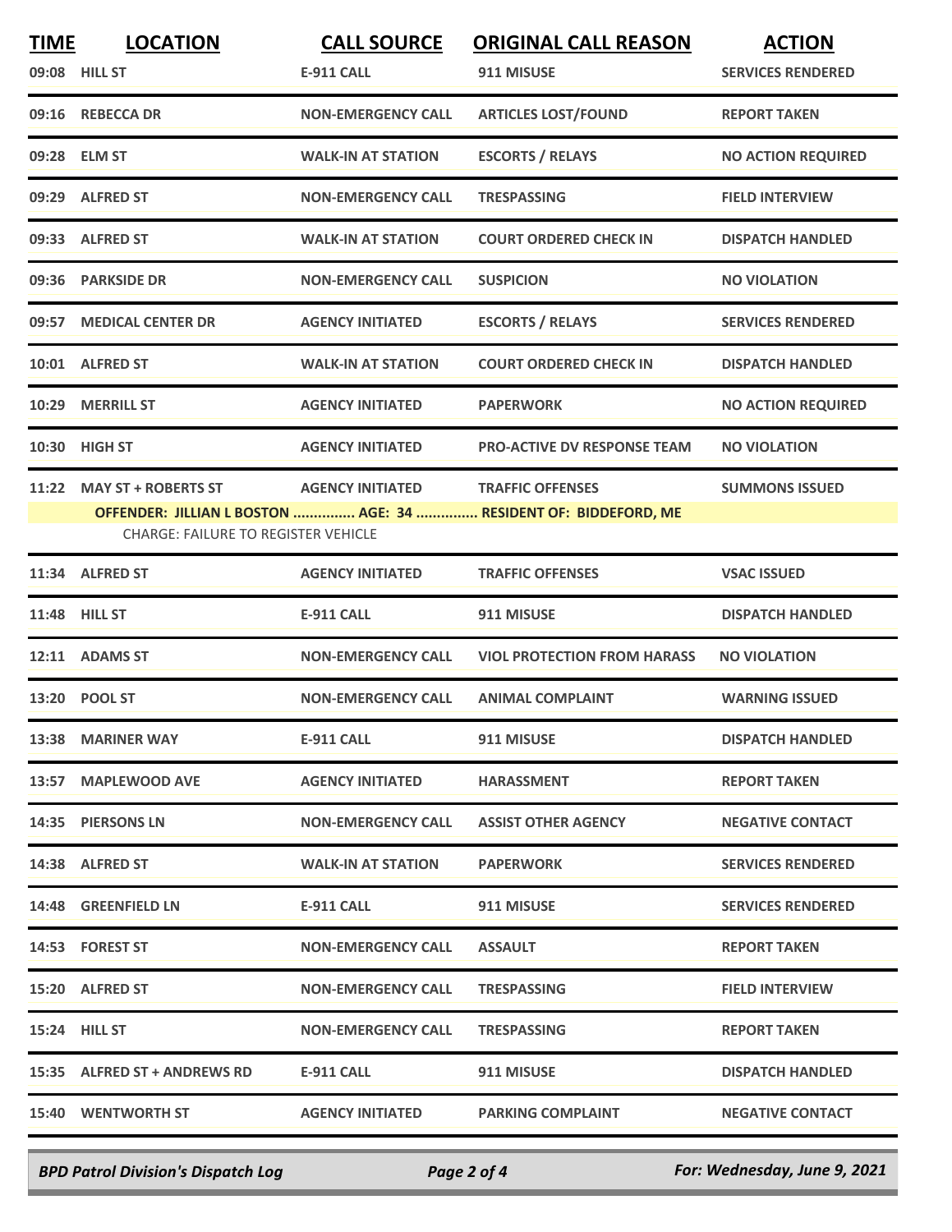| <b>TIME</b> | <b>LOCATION</b><br>15:54 QUIMBY ST | <b>CALL SOURCE</b><br><b>E-911 CALL</b>              | <b>ORIGINAL CALL REASON</b><br><b>MENTAL ILLNESS CASES</b>                                               | <b>ACTION</b><br><b>SERVICES RENDERED</b> |
|-------------|------------------------------------|------------------------------------------------------|----------------------------------------------------------------------------------------------------------|-------------------------------------------|
| 15:58       | <b>JESSIE LN</b>                   | <b>E-911 CALL</b>                                    | 911 MISUSE                                                                                               | <b>SERVICES RENDERED</b>                  |
| 16:07       | <b>UNION ST</b>                    | <b>AGENCY INITIATED</b>                              | <b>SEX OFFENDER COMPLIANCE CHK</b>                                                                       | <b>NO VIOLATION</b>                       |
| 16:12       | <b>MASON ST</b>                    | <b>AGENCY INITIATED</b>                              | <b>SEX OFFENDER COMPLIANCE CHK</b>                                                                       | <b>NO VIOLATION</b>                       |
| 16:18       | <b>WENTWORTH ST</b>                | <b>AGENCY INITIATED</b>                              | <b>SEX OFFENDER COMPLIANCE CHK</b>                                                                       | <b>NEGATIVE CONTACT</b>                   |
| 16:23       | <b>MT VERNON ST</b>                | <b>AGENCY INITIATED</b>                              | <b>SEX OFFENDER COMPLIANCE CHK</b>                                                                       | <b>NO VIOLATION</b>                       |
| 16:26       | <b>ST MARYS ST</b>                 | <b>AGENCY INITIATED</b>                              | <b>PARKING COMPLAINT</b>                                                                                 | <b>SERVICES RENDERED</b>                  |
| 16:28       | <b>PROSPECT ST</b>                 | <b>AGENCY INITIATED</b>                              | <b>SEX OFFENDER COMPLIANCE CHK</b>                                                                       | <b>NO VIOLATION</b>                       |
|             | 16:30 ELM ST                       | <b>E-911 CALL</b>                                    | 911 MISUSE                                                                                               | <b>NO ACTION REQUIRED</b>                 |
|             | 16:35    FOSS ST                   | <b>AGENCY INITIATED</b>                              | <b>PAPERWORK</b>                                                                                         | <b>PAPERWORK SERVED</b>                   |
| 17:14       | <b>MAY ST + ROBERTS ST</b>         | <b>AGENCY INITIATED</b>                              | <b>TRAFFIC OFFENSES</b>                                                                                  | <b>WARNING ISSUED</b>                     |
| 17:42       | <b>MAIN ST</b>                     | <b>NON-EMERGENCY CALL</b>                            | <b>CIVIL COMPLAINT</b>                                                                                   | <b>CIVIL COMPLAINT</b>                    |
| 17:50       | <b>PRECOURT ST + BAKERS WAY</b>    | <b>AGENCY INITIATED</b>                              | <b>TRAFFIC OFFENSES</b>                                                                                  | <b>WARNING ISSUED</b>                     |
| 17:53       | <b>SUMMER ST + FOSS ST</b>         | <b>AGENCY INITIATED</b>                              | <b>TRAFFIC OFFENSES</b>                                                                                  | <b>WARNING ISSUED</b>                     |
| 18:00       | <b>MAIN ST</b>                     | <b>NON-EMERGENCY CALL</b>                            | <b>CIVIL COMPLAINT</b>                                                                                   | <b>CIVIL COMPLAINT</b>                    |
| 18:02       | <b>GUINEA RD</b>                   | <b>NON-EMERGENCY CALL</b>                            | <b>DOMESTIC COMPLAINTS</b>                                                                               | <b>REPORT TAKEN</b>                       |
|             | 18:03 ELM ST + LINDALE AVE         | <b>AGENCY INITIATED</b>                              | <b>TRAFFIC OFFENSES</b>                                                                                  | <b>WARNING ISSUED</b>                     |
|             | 18:14 KING ST                      | <b>NON-EMERGENCY CALL</b>                            | <b>DOMESTIC COMPLAINTS</b>                                                                               | <b>REPORT TAKEN</b>                       |
|             | 18:14 ROBIN CIR + ALISON AVE       | <b>NON-EMERGENCY CALL</b>                            | <b>PARKING COMPLAINT</b>                                                                                 | <b>PARKING TICKET ISSUED</b>              |
|             | 19:56 BOULDER WAY                  | E-911 CALL <b>E-911</b>                              | <b>CHECK WELFARE</b>                                                                                     | <b>SERVICES RENDERED</b>                  |
|             | 20:03 SUMMER ST                    | <b>CHARGE: OPERATING WITH SUSPENDED REGISTRATION</b> | NON-EMERGENCY CALL PARKING COMPLAINT<br>OFFENDER: DRU STEVEN TILLMAN  AGE: 21  RESIDENT OF: PORTLAND, ME | <b>SUMMONS ISSUED</b>                     |
|             | 20:16 POOL ST                      | E-911 CALL                                           | 911 MISUSE                                                                                               | <b>NEGATIVE CONTACT</b>                   |
|             | 20:34 ALFRED ST + ANDREWS RD       | <b>AGENCY INITIATED</b>                              | <b>TRAFFIC OFFENSES</b>                                                                                  | <b>WARNING ISSUED</b>                     |
|             | 20:53 ALFRED ST + CLARK ST         | <b>AGENCY INITIATED</b>                              | <b>TRAFFIC OFFENSES</b>                                                                                  | <b>WARNING ISSUED</b>                     |
|             | 20:53 POOL ST                      | E-911 CALL                                           | <b>FIGHTS</b>                                                                                            | <b>REPORT TAKEN</b>                       |
|             |                                    |                                                      |                                                                                                          |                                           |

*BPD Patrol Division's Dispatch Log Page 3 of 4 For: Wednesday, June 9, 2021*